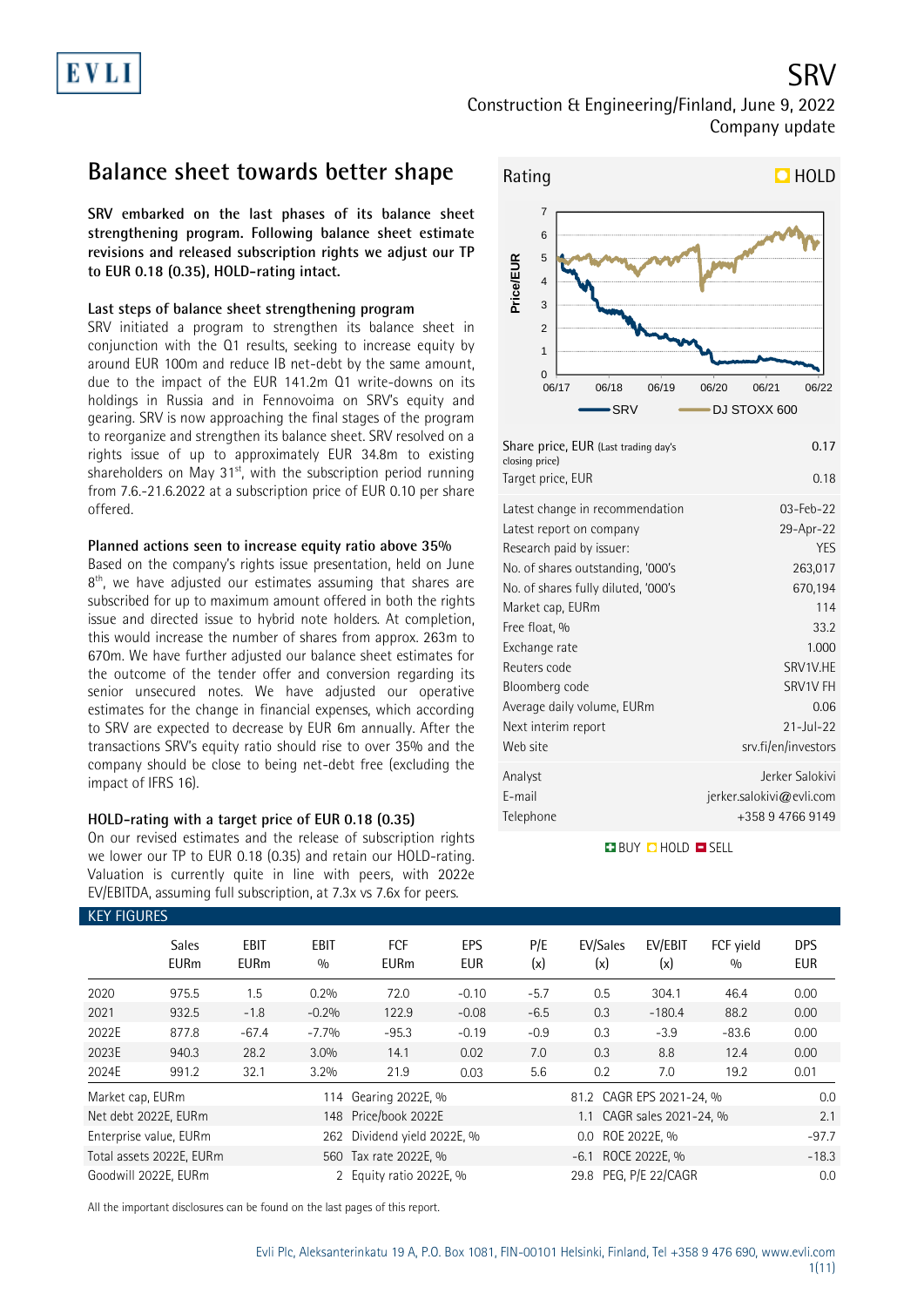# EVLI EQUITY RESEARCH SALL SOMETIME SAN SERVICE SERVICE SERVICE SERVICE SERVICE SERVICE SERVICE SERVICE SERVICE

### Construction & Engineering/Finland, June 9, 2022 Company update

| <b>SRV</b>                   | 2020     | Q1/21    | 02/21    | 03/21    | Q4/21    | 2021     |          |          | Q1/'22 Q2/'22E Q3/'22E Q4/'22E |                     | 2022E    | 2023E    | 2024E  |
|------------------------------|----------|----------|----------|----------|----------|----------|----------|----------|--------------------------------|---------------------|----------|----------|--------|
| Revenue                      | 975.6    | 187.1    | 218.0    | 191.1    | 336.3    | 932.6    | 190.7    | 191.7    | 196.9                          | 298.5               | 877.8    | 940.3    | 991.2  |
| change, %                    | $-8.0\%$ | $-10.1%$ | $-17.8%$ | $-9.0%$  | 15.0%    | $-4.4%$  | 1.9%     | $-12.1%$ | 3.0%                           | $-11.2%$            | $-5.9%$  | 7.1%     | 5.4%   |
|                              |          |          |          |          |          |          |          |          |                                |                     |          |          |        |
| Operative operating profit   | 15.8     | 4.8      | 5.7      | $-1.5$   | $-4.5$   | 5.3      | 4.9      | 4.0      | 4.8                            | 9.2                 | 22.9     | 28.2     | 32.1   |
| -margin                      | 1.6%     | 2.6%     | 2.6%     | $-0.8%$  | $-1.3%$  | 0.6%     | 2.6%     | 2.1%     | 2.4%                           | 3.1%                | 2.6%     | 3.0%     | 3.2%   |
| Operating profit             | 1.5      | 5.2      | 6.3      | $-1.6$   | $-11.5$  | $-1.7$   | $-85.7$  | 4.0      | 4.8                            | 9.2                 | $-67.7$  | 28.2     | 32.1   |
| -margin                      | 0.2%     | 2.8%     | 2.9%     | $-0.8%$  | $-3.4%$  | $-0.2%$  | $-44.9%$ | 2.1%     | 2.4%                           | 3.1%                | $-7.7%$  | 3.0%     | 3.2%   |
|                              |          |          |          |          |          |          |          |          |                                |                     |          |          |        |
| Net financials               | $-29.4$  | $-4.1$   | $-3.7$   | $-2.8$   | $-8.0$   | $-18.6$  | $-42.8$  | $-4.5$   | $-1.0$                         | $-1.0$              | $-49.3$  | $-5.0$   | $-4.0$ |
| Pre-tax profit               | $-28.0$  | 1.1      | 2.6      | -4.4     | $-19.6$  | $-20.3$  | $-128.5$ | $-0.5$   | 3.8                            | 8.2                 | $-117.0$ | 23.2     | 28.1   |
| Income taxes                 | 2.9      | 0.5      | $-0.5$   | 0.4      | 0.1      | 0.5      | $-4.8$   | 0.1      | $-0.8$                         | $-1.7$              | $-7.2$   | $-4.6$   | $-5.6$ |
| Non-controlling interest     | 2.3      | $-0.1$   | $-0.1$   | 0.0      | 0.2      | 0.0      | 0.0      | 0.0      | 0.0                            | 0.0                 | 0.0      | 0.0      | 0.0    |
| Net earnings                 | $-22.8$  | 1.5      | 2.0      | $-4.0$   | $-19.3$  | $-19.9$  | $-133.3$ | $-0.4$   | 3.0                            | 6.6                 | $-124.2$ | 18.6     | 22.5   |
| EPS rep.*                    | $-0.15$  | 0.00     | 0.01     | $-0.02$  | $-0.07$  | $-0.08$  | $-0.51$  | 0.00     | 0.01                           | 0.02                | $-0.19$  | 0.02     | 0.03   |
|                              |          |          |          |          |          |          |          |          |                                |                     |          |          |        |
| Construction                 | 2020     | Q1/21    | Q2/21    | Q3/21    | Q4/21    | 2021     | Q1/22    | Q2/'22E  | Q3/22E                         | Q4/22E              | 2022E    | 2023E    | 2024E  |
| Revenue                      | 970.0    | 187.8    | 218.5    | 188.0    | 335.9    | 930.1    | 175.2    | 191.7    | 196.9                          | 298.5               | 862.3    | 941.3    | 992.2  |
| change, %                    | $-8.3%$  | $-8.3%$  | $-17.3%$ | $-10.1%$ | 15.0%    | $-4.1%$  | $-6.7%$  | $-12.3%$ | 4.7%                           | $-11.1%$            | $-7.3%$  | 9.2%     | 5.4%   |
|                              |          |          |          |          |          |          |          |          |                                |                     |          |          |        |
| <b>Business construction</b> | 680.7    | 140.5    | 140.9    | 115.2    | 184.8    | 581.4    | 98.7     | 115.1    | 118.7                          | 150.3               | 482.8    | 497.2    | 517.1  |
| change, %                    | 0.1%     | $-8.8%$  | $-22.7%$ | $-27.0%$ | $-1.0%$  | $-14.6%$ | $-29.8%$ | $-18.3%$ | 3.0%                           | $-18.7%$            | $-17.0%$ | 3.0%     | 4.0%   |
| <b>Housing construction</b>  | 289.3    | 47.3     | 77.6     | 72.8     | 151.1    | 348.8    | 76.5     | 76.6     | 78.2                           | 148.2               | 379.5    | 444.0    | 475.1  |
| change, %                    | $-23.4%$ | $-6.9%$  | $-5.3%$  | 41.9%    | 43.5%    | 20.6%    | 61.7%    | $-1.3%$  | 7.4%                           | $-1.9%$             | 8.8%     | 17.0%    | 7.0%   |
|                              |          |          |          |          |          |          |          |          |                                |                     |          |          |        |
| Operative operating profit   | 25.1     | 6.9      | 7.0      | 1.6      | $-1.3$   | 14.1     | 6.3      | 6.1      | 6.9                            | 11.3                | 30.7     | 35.8     | 39.7   |
| -margin                      | 2.6%     | 3.7%     | 3.2%     | 0.9%     | $-0.4%$  | 1.5%     | 3.6%     | 3.2%     | 3.5%                           | 3.8%                | 3.6%     | 3.8%     | 4.0%   |
| Adjustment items             | 2.4      | 0.0      | 0.0      | 0.0      | 0.0      | 0.0      | 0.0      | 0.0      | 0.0                            | 0.0                 | 0.0      | 0.0      | 0.0    |
| Operating profit             | 27.4     | 6.9      | 7.0      | 1.6      | $-1.3$   | 14.1     | 6.3      | 6.1      | 6.9                            | 11.3                | 30.7     | 35.8     | 39.7   |
| -margin                      | 2.8%     | 3.7%     | 3.2%     | 0.9%     | $-0.4%$  | 1.5%     | 3.6%     | 3.2%     | 3.5%                           | 3.8%                | 3.6%     | 3.8%     | 4.0%   |
|                              |          |          |          |          |          |          |          |          |                                |                     |          |          |        |
| Investments                  | 2020     | Q1/21    | Q2/21    | Q3/21    | Q4/21    | 2021     | Q1/22    | Q2/'22E  | Q3/'22E                        | $\overline{Q4/22E}$ | 2022E    | 2023E    | 2024E  |
| Revenue                      | 4.8      | 1.0      | 1.0      | 4.2      | 0.6      | 6.8      | 1.1      | 1.1      | 1.1                            | 1.1                 | 4.5      | 3.0      | 3.0    |
| change, %                    | $-18.6%$ | $-37.5%$ | $-16.7%$ | 281.8%   | $-33.3%$ | 41.7%    | 12.5%    | 12.5%    | $-73.2%$                       | 87.5%               | $-33.8%$ | $-33.3%$ | 0.0%   |
|                              |          |          |          |          |          |          |          |          |                                |                     |          |          |        |
| Operative operating profit   | $-5.7$   | $-0.8$   | $-0.9$   | $-2.5$   | $-1.7$   | $-4.6$   | $-0.2$   | $-1.0$   | $-1.0$                         | $-1.0$              | $-3.2$   | $-3.0$   | $-3.0$ |
| Adjustment items             | $-16.8$  | 0.4      | 1.0      | $-0.1$   | $-6.9$   | $-7.0$   | $-105.2$ | 0.0      | 0.0                            | 0.0                 | 0.0      | 0.0      | 0.0    |
| Operating profit             | $-22.5$  | $-0.4$   | 0.1      | $-2.6$   | $-8.6$   | $-11.6$  | $-105.4$ | $-1.0$   | $-1.0$                         | $-1.0$              | $-3.2$   | $-3.0$   | $-3.0$ |
|                              |          |          |          |          |          |          |          |          |                                |                     |          |          |        |
| Other operations and elim.   | 2020     | Q1/21    | Q2/21    | Q3/21    | Q4/21    | 2021     | Q1/22    | Q2/'22E  | Q3/'22E                        | Q4/'22E             | 2022E    | 2023E    | 2024E  |
| Revenue                      | 0.8      | $-1.7$   | $-1.5$   | $-1.1$   | $-0.2$   | $-4.5$   | 14.4     | $-1.1$   | $-1.1$                         | $-1.1$              | 11.0     | $-4.0$   | $-4.0$ |
| Operating profit             | $-3.5$   | $-1.3$   | $-0.8$   | $-0.6$   | $-1.5$   | $-4.2$   | 13.4     | $-1.0$   | $-1.0$                         | $-1.0$              | 10.3     | $-4.6$   | $-4.6$ |
| Operative operating profit   | $-3.5$   | $-1.3$   | $-0.8$   | $-0.6$   | $-1.5$   | $-4.2$   | $-1.2$   | $-1.1$   | $-1.1$                         | $-1.1$              | $-4.6$   | $-4.6$   | $-4.6$ |

\*incl. tax adjusted hybrid interest

|                       | <b>MCAP</b> |      | EV/EBITDA |      |       | EV/EBIT |       |       | P/E   |       |
|-----------------------|-------------|------|-----------|------|-------|---------|-------|-------|-------|-------|
| <b>SRV PEER GROUP</b> | <b>MEUR</b> | 22   | 23        | 24   | 22    | 23      | 24    | 22    | 23    | 24    |
| Skanska               | 6701        | 6.5x | 5.9x      | 5.7x | 8.8x  | 8.3x    | 8.0x  | 10.3x | 9.9x  | 9.5x  |
| Peab                  | 2070        | 7.7x | 7.6x      | 7.5x | 11.2x | 10.9x   | 10.8x | 8.7x  | 8.5x  | 8.5x  |
| <b>NCC</b>            | 1253        | 4.6x | 4.4x      | 4.1x | 7.8x  | 7.2x    | 6.5x  | 8.6x  | 7.7x  | 6.8x  |
| AF Gruppen            | 1781        | 8.4x | 7.7x      | 7.2x | 11.2x | 10.0x   | 9.3x  | 17.1x | 15.9x | 14.9x |
| Veidekke              | 1304        | 4.4x | 4.0x      | 3.9x | 7.2x  | 6.4x    | 6.3x  | 12.7x | 11.2x | 11.0x |
| <b>JM AB</b>          | 1327        | 8.9x | 9.0x      | 8.8x | 8.8x  | 9.0x    | 8.4x  | 9.0x  | 8.8x  | 8.5x  |
| YIT                   | 801         | 9.3x | 8.3x      | 7.5x | 11.7x | 10.3x   | 9.1x  | 12.7x | 10.8x | 9.2x  |
| Bonava                | 367         | 5.8x | 6.8x      | 5.3x | 6.0x  | 7.0x    | 5.5x  | 4.8x  | 5.8x  | 4.4x  |
| Lehto Group           | 37          |      | 10.1x     | 8.0x |       | 19.2x   | 11.6x |       | 10.4x | 5.2x  |
| Peer Group Average    | 1575        | 7.0x | 7.1x      | 6.5x | 9.1x  | 9.8x    | 8.4x  | 10.5x | 9.9x  | 8.7x  |
| Peer Group Median     | 1279        | 7.1x | 7.6x      | 7.2x | 8.8x  | 9.0x    | 8.4x  | 9.6x  | 9.9x  | 8.5x  |

Source FactSet, Evli Research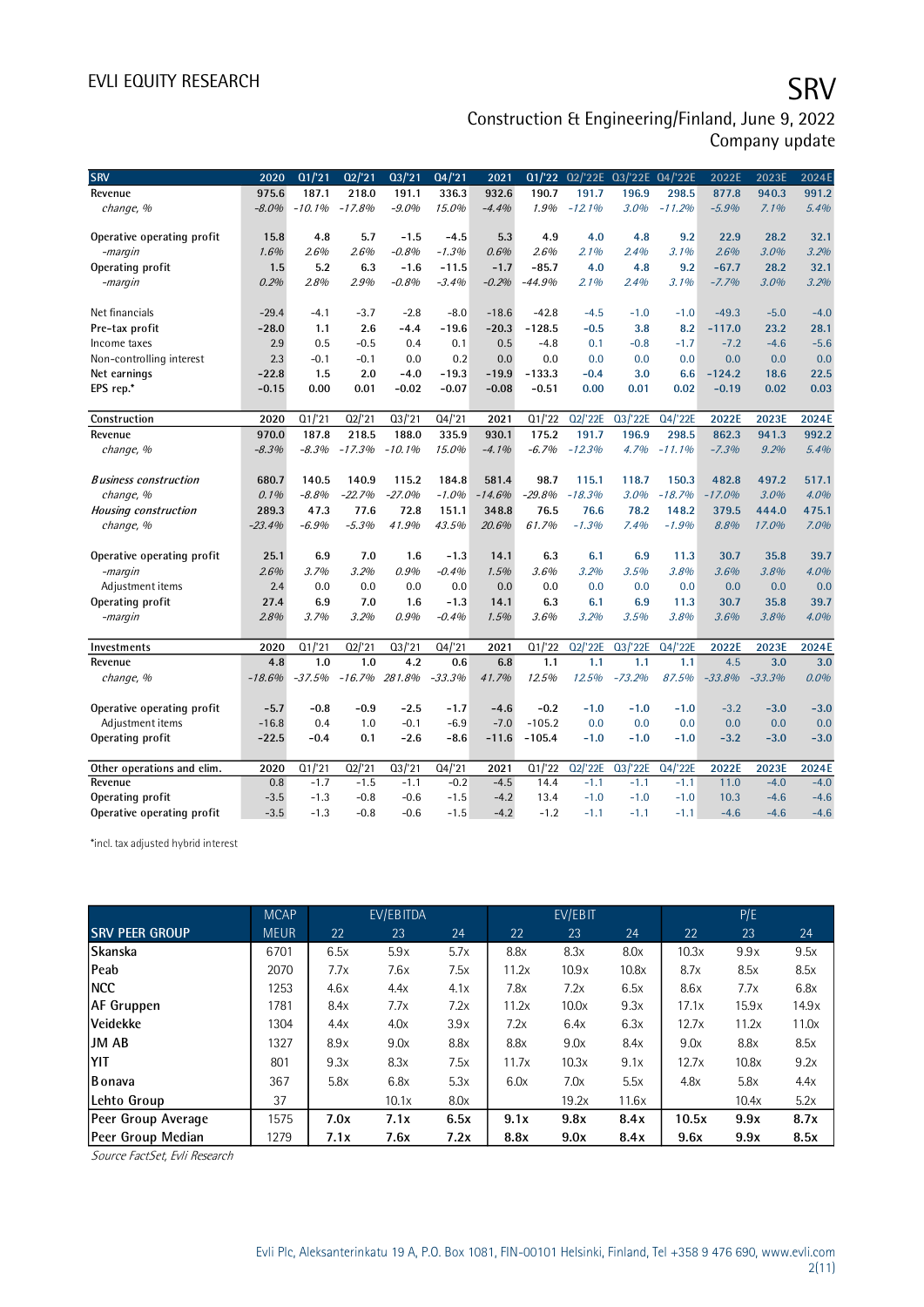| VALUATION RESULTS        | <b>BASE CASE DETAILS</b>   | VALUATION ASSUMPTIONS   | ASSUMPTIONS FOR WACC           |      |
|--------------------------|----------------------------|-------------------------|--------------------------------|------|
| Current share price      | 0.17 PV of Free Cash Flow  | 131 Long-term growth, % | 2.0 Risk-free interest rate, % | 2.25 |
| DCF share value          | 0.32 PV of Horizon value   | 265 WACC, %             | 7.8 Market risk premium, %     | 5.8  |
| Share price potential, % | 85.4 Unconsolidated equity | 0 Spread, %             | 0.5 Debt risk premium, %       | 3.5  |
| Maximum value            | 0.4 Marketable securities  | 68 Minimum WACC, %      | 7.3 Equity beta coefficient    | 1.30 |
| Minimum value            | 0.3 Debt - dividend        | -253 Maximum WACC, %    | 8.3 Target debt ratio, %       | 50   |
| Horizon value, %         | 66.9 Value of stock        | 211 Nr of shares, Mn    | 670.2 Effective tax rate, %    | 20   |

| DCF valuation, EURm        | 2021     | 2022E       | 2023E    | 2024E          | 2025E          | 2026E       | 2027E    | 2028E          | 2029E    | 2030E          | 2031E          | Horizon |
|----------------------------|----------|-------------|----------|----------------|----------------|-------------|----------|----------------|----------|----------------|----------------|---------|
| Net sales                  | 933      | 878         | 940      | 991            | 1,011          | 1,031       | 1,052    | 1,073          | 1,094    | 1,116          | 1,139          | 1,162   |
| Sales growth, %            | $-4.4$   | $-5.9$      | 7.1      | 5.4            | 2.0            | 2.0         | 2.0      | 2.0            | 2.0      | 2.0            | 2.0            | 2.0     |
| Operating income (EBIT)    | $-2$     | $-67$       | 28       | 32             | 33             | 34          | 34       | 35             | 36       | 36             | 37             | 38      |
| Operating income margin, % | $-0.2$   | $-7.7$      | 3.0      | 3.2            | 3.3            | 3.3         | 3.3      | 3.3            | 3.3      | 3.3            | 3.3            | 3.3     |
| + Depreciation+amort.      | 6        | 6           | 6        | 6              | 6              | 6           | 6        | 6              | 6        | 6              | 6              |         |
| <b>EBITDA</b>              | 5        | $-61$       | 34       | 38             | 39             | 40          | 40       | 41             | 42       | 42             | 43             |         |
| - Paid taxes               | $-3$     | $-4$        | $-6$     | $-6$           | $-7$           | $-7$        | $-7$     | $-7$           | $-7$     | $-7$           | $-7$           |         |
| - Change in NWC            | 98       | 11          |          | $\overline{4}$ | $-2$           | $-2$        | $-2$     | $-2$           | $-2$     | $-2$           | $-3$           |         |
| NWC / Sales, %             | 13.7     | 13.3        | 12.3     | 11.3           | 11.3           | 11.3        | 11.3     | 11.3           | 11.3     | 11.3           | 11.3           |         |
| + Change in other liabs    | $-5$     | $\mathbf 0$ | 0        | 0              | $\mathbf{0}$   | $\mathbf 0$ | 0        | $\mathbf 0$    | 0        | $\Omega$       | $\mathbf{0}$   |         |
| - Operative CAPEX          | 0        | 13          | $-2$     | $-2$           | $-2$           | $-2$        | $-2$     | $-2$           | $-3$     | $-3$           | $-3$           |         |
| opCAPEX / Sales, %         | $-4.6$   | $-1.6$      | 1.0      | 0.8            | 0.5            | 0.5         | 0.5      | 0.5            | 0.5      | 0.5            | 0.5            |         |
| - Acquisitions             | 0        | 0           | $\Omega$ | 0              | 0              | 0           | $\Omega$ | 0              | 0        | $\Omega$       | 0              |         |
| + Divestments              | $\Omega$ | 0           | 0        | $\Omega$       | $\mathbf 0$    | $\Omega$    | $\Omega$ | 0              | $\Omega$ | $\Omega$       | 0              |         |
| - Other items              | $-1$     | $-2$        | $-2$     | $-2$           | $\overline{0}$ | $\Omega$    | 0        | $\overline{0}$ | $\Omega$ | $\overline{0}$ | $\overline{0}$ |         |
| $=$ FCFF                   | 93       | $-44$       | 25       | 31             | 28             | 28          | 29       | 29             | 30       | 30             | 31             | 544     |
| = Discounted FCFF          |          | $-42$       | 22       | 25             | 21             | 20          | 19       | 18             | 17       | 16             | 15             | 265     |
|                            |          |             |          |                |                |             |          |                |          |                |                |         |
| $=$ DFCF min WACC          |          | $-42$       | 22       | 26             | 22             | 21          | 19       | 18             | 17       | 17             | 16             | 304     |
| $=$ DFCF max WACC          |          | $-42$       | 22       | 25             | 21             | 20          | 18       | 17             | 16       | 15             | 14             | 234     |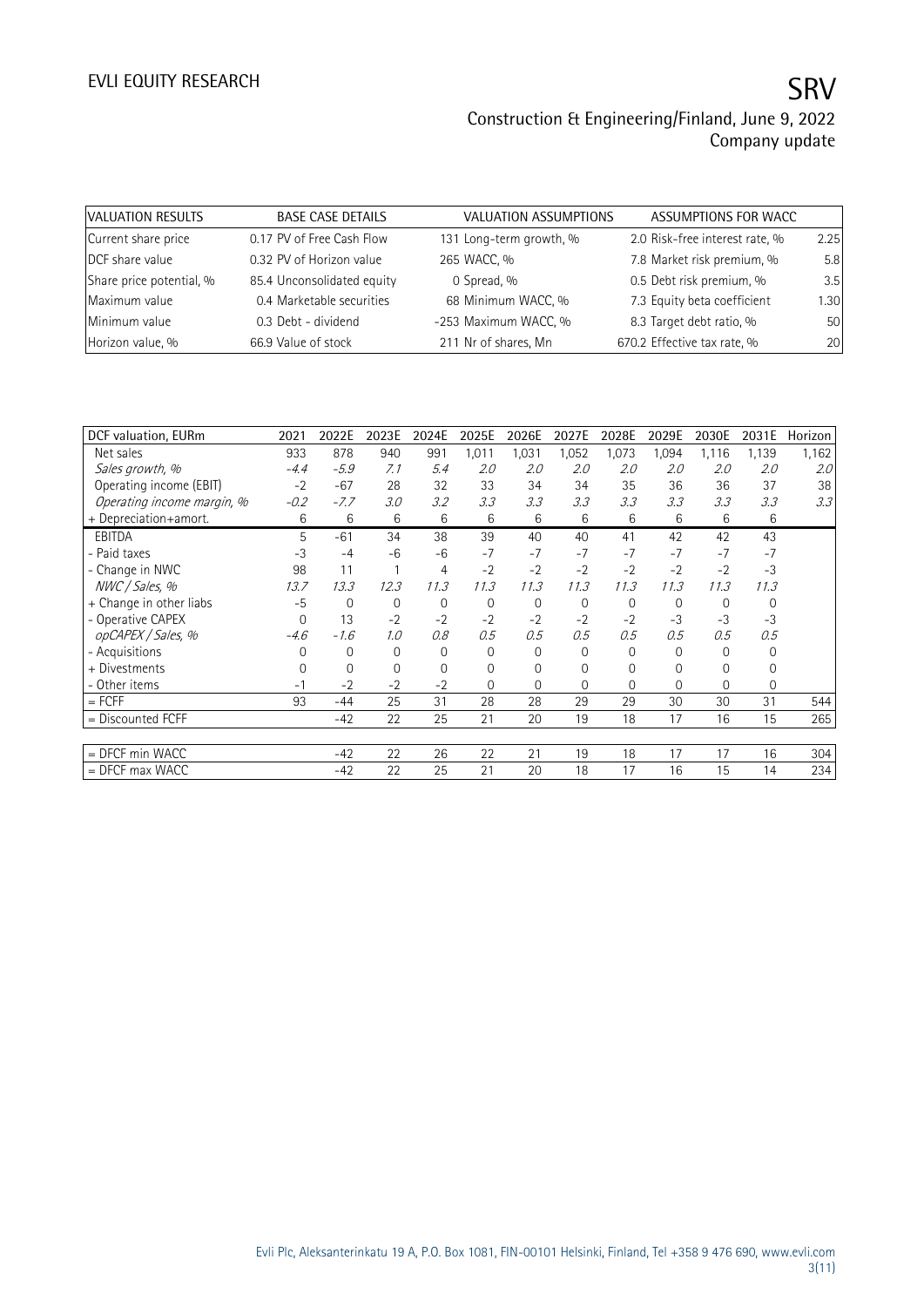| <b>INTERIM FIGURES</b>               |          |         |         |            |          |            |         |         |         |            |          |          |
|--------------------------------------|----------|---------|---------|------------|----------|------------|---------|---------|---------|------------|----------|----------|
| EVLI ESTIMATES, EURm                 | 202101   | 202102  | 202103  | 202104     | 2021     | 202201     | 2022Q2E | 2022Q3E | 2022Q4E | 2022E      | 2023E    | 2024E    |
| Net sales                            | 187.1    | 218.0   | 191.1   | 336.3      | 932.5    | 190.7      | 191.7   | 196.9   | 298.5   | 877.8      | 940.3    | 991.2    |
| EBITDA                               | 6.7      | 8.2     | $-0.6$  | $-9.8$     | 4.5      | $-84.4$    | 5.5     | 6.3     | 11.2    | $-61.4$    | 33.8     | 38.0     |
| EBITDA margin (%)                    | 3.6      | 3.8     | $-0.3$  | $-2.9$     | 0.5      | $-44.3$    | 2.9     | 3.2     | 3.8     | $-7.0$     | 3.6      | 3.8      |
| <b>FBIT</b>                          | 5.2      | 6.3     | $-1.6$  | $-11.7$    | $-1.8$   | $-85.7$    | 4.1     | 4.9     | 9.3     | $-67.4$    | 28.2     | 32.1     |
| EBIT margin (%)                      | 28       | 2.9     | $-0.8$  | $-3.5$     | $-0.2$   | $-44.9$    | 2.1     | 2.5     | 3.1     | $-7.7$     | 3.0      | 3.2      |
| Net financial items                  | $-4.1$   | $-3.7$  | $-2.8$  | $-8.0$     | $-18.6$  | $-42.8$    | $-4.5$  | $-1.0$  | $-1.0$  | $-49.3$    | $-5.0$   | $-4.0$   |
| Pre-tax profit                       | 1.1      | 2.6     | $-4.4$  | $-19.7$    | $-20.4$  | $-128.5$   | $-0.4$  | 3.9     | 8.3     | $-116.7$   | 23.2     | 28.1     |
| Tax                                  | 0.5      | $-0.5$  | 0.4     | 0.1        | 0.5      | $-4.8$     | 0.1     | $-0.8$  | $-1.7$  | $-7.2$     | $-4.6$   | $-5.6$   |
| Tax rate (%)                         | $-45.5$  | 20.0    | 9.1     | 0.5        | 2.4      | $-3.7$     | 20.0    | 20.0    | 20.0    | $-6.1$     | 20.0     | 20.0     |
| Net profit                           | 1.2      | 1.7     | $-4.6$  | $-19.8$    | $-21.4$  | $-133.7$   | $-0.7$  | 2.5     | 6.1     | $-125.8$   | 16.4     | 20.3     |
| <b>EPS</b>                           | 0.00     | 0.01    | $-0.02$ | $-0.08$    | $-0.08$  | $-0.20$    | 0.00    | 0.00    | 0.01    | $-0.19$    | 0.02     | 0.03     |
| EPS adjusted (diluted no. of shares) | 0.00     | 0.01    | $-0.02$ | $-0.08$    | $-0.08$  | $-0.20$    | 0.00    | 0.00    | 0.01    | $-0.19$    | 0.02     | 0.03     |
| Dividend per share                   | 0.00     | 0.00    | 0.00    | 0.00       | 0.00     | 0.00       | 0.00    | 0.00    | 0.00    | 0.00       | 0.00     | 0.01     |
| SALES, EURm                          |          |         |         |            |          |            |         |         |         |            |          |          |
| Construction                         | 187.8    | 218.5   | 188.0   | 335.9      | 930.2    | 175.2      | 191.7   | 196.9   | 298.5   | 862.3      | 941.3    | 992.2    |
| Investments                          | 1.0      | 1.0     | 4.2     | 0.6        | 6.8      | 1.1        | 1.1     | 1.1     | 1.1     | 4.5        | 3.0      | 3.0      |
| Other                                | $-1.7$   | $-1.5$  | $-1.1$  | $-0.2$     | $-4.5$   | 14.4       | $-1.1$  | $-1.1$  | $-1.1$  | 11.0       | $-4.0$   | $-4.0$   |
| Total                                | 187.1    | 218.0   | 191.1   | 336.3      | 932.5    | 190.7      | 191.7   | 196.9   | 298.5   | 877.8      | 940.3    | 991.2    |
| SALES GROWTH, Y/Y %                  |          |         |         |            |          |            |         |         |         |            |          |          |
| Construction                         | $-8.3$   | $-17.3$ | $-10.0$ | 15.0       | $-4.1$   | $-6.7$     | $-12.3$ | 4.7     | $-11.1$ | $-7.3$     | 9.2      | 5.4      |
| Investments                          | $-37.5$  | $-16.7$ | 281.8   | $-33.3$    | 41.7     | 12.5       | 12.5    | $-73.2$ | 87.5    | $-33.8$    | $-33.3$  | 0.0      |
| Other                                | $-206.2$ | 650.0   | 266.7   | $-50.0$    | $-742.9$ | $-947.1$   | $-25.0$ | 2.3     | 462.5   | $-345.0$   | $-136.3$ | 0.0      |
| Total                                | $-10.1$  | $-17.8$ | $-8.9$  | 15.0       | $-4.4$   | 1.9        | $-12.1$ | 3.0     | $-11.2$ | $-5.9$     | 7.1      | 5.4      |
| EBIT, EURm                           |          |         |         |            |          |            |         |         |         |            |          |          |
| Construction                         | 6.9      | 7.0     | 1.6     | $-1.4$     | 14.1     | 6.3        | 6.1     | 6.9     | 11.3    | 30.7       | 35.8     | 39.7     |
| Investments                          | $-0.4$   | 0.1     | $-2.6$  | $-8.7$     | $-11.6$  | $-105.4$   | $-1.0$  | $-1.0$  | $-1.0$  | $-108.4$   | $-3.0$   | $-3.0$   |
| Other                                | $-1.3$   | $-0.8$  | $-0.6$  | $-1.6$     | $-4.3$   | 13.4       | $-1.0$  | $-1.0$  | $-1.0$  | 10.3       | $-4.6$   | $-4.6$   |
| Total                                | 5.2      | 6.3     | $-1.6$  | $-11.7$    | $-1.8$   | $-85.7$    | 4.1     | 4.9     | 9.3     | $-67.4$    | 28.2     | 32.1     |
| EBIT margin, %                       |          |         |         |            |          |            |         |         |         |            |          |          |
| Construction                         | 3.7      | 3.2     | 0.9     | $-0.4$     | 1.5      | 3.6        | 3.2     | 3.5     | 3.8     | 3.6        | 3.8      | 4.0      |
| Investments                          | $-40.0$  | 10.0    | $-61.9$ | $-1,450.0$ | $-170.6$ | $-9,368.9$ | $-88.9$ | $-88.9$ | $-88.9$ | $-2,408.9$ | $-100.0$ | $-100.0$ |
| Other                                | 76.5     | 53.3    | 54.5    | 800.0      | 95.6     | 93.1       | 91.1    | 91.1    | 91.1    | 93.7       | 115.0    | 115.0    |
| Total                                | 2.8      | 2.9     | $-0.8$  | $-3.5$     | $-0.2$   | $-44.9$    | 2.1     | 2.5     | 3.1     | $-7.7$     | 3.0      | 3.2      |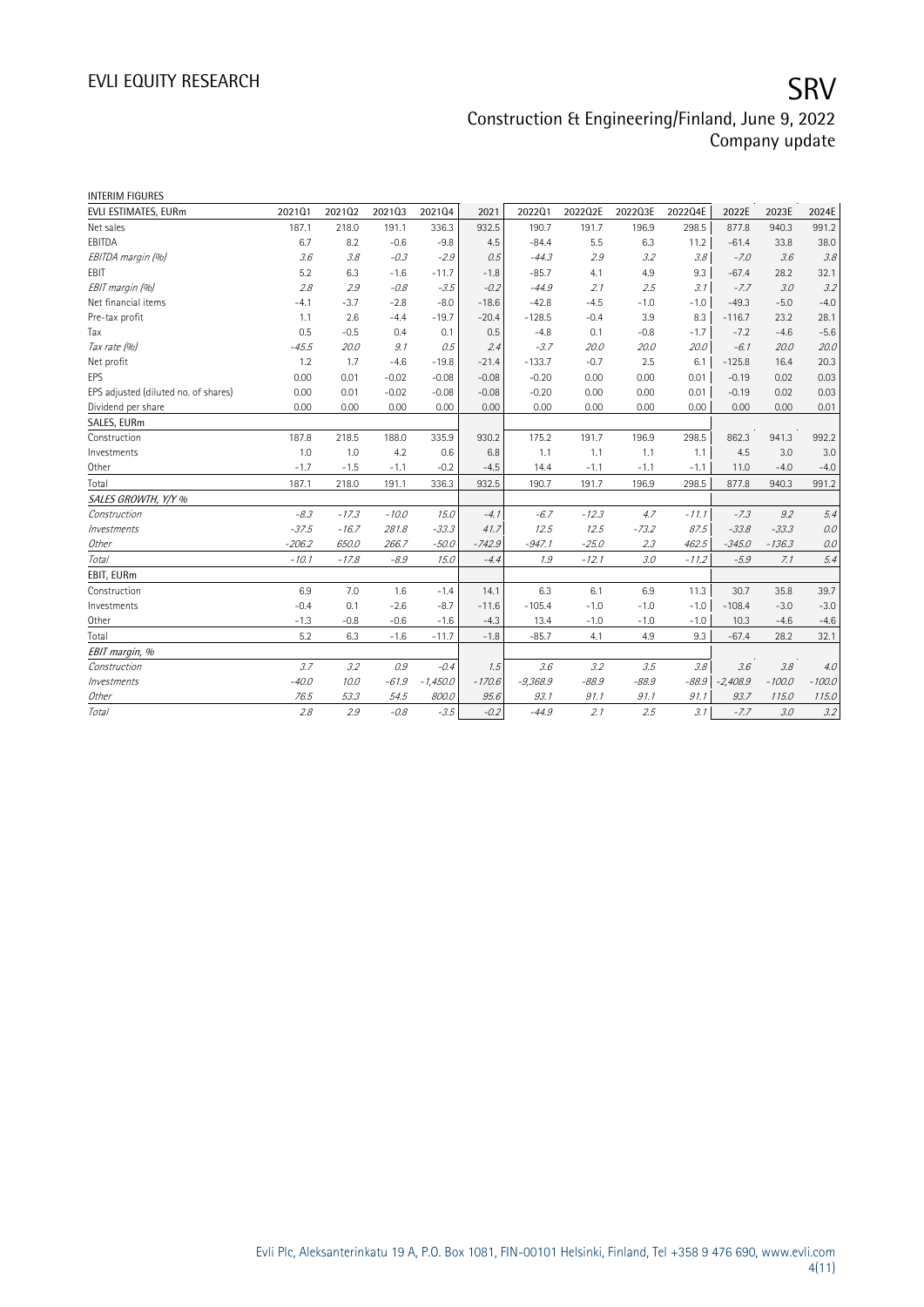| INCOME STATEMENT, EURm                   | 2017           | 2018                | 2019           | 2020                    | 2021        | 2022E               | 2023E                    | 2024E          |
|------------------------------------------|----------------|---------------------|----------------|-------------------------|-------------|---------------------|--------------------------|----------------|
| Sales                                    | 1,114.1        | 959.9               | 1,061.0        | 975.5                   | 932.5       | 877.8               | 940.3                    | 991.2          |
| Sales growth (%)                         | 26.0           | $-13.8$             | 10.5           | $-8.1$                  | $-4.4$      | $-5.9$              | 7.1                      | 5.4            |
| EBITDA                                   | 21.1           | $-14.6$             | $-3.1$         | 20.4                    | 4.5         | $-61.4$             | 33.8                     | 38.0           |
| EBITDA margin (%)                        | 1.9            | $-1.5$              | $-0.3$         | 2.1                     | 0.5         | $-7.0$              | 3.6                      | 3.8            |
| Depreciation                             | $-5.7$         | $-5.3$              | $-90.0$        | $-18.9$                 | $-6.3$      | $-6.0$              | $-5.6$                   | $-5.9$         |
| EBITA                                    | 15.4           | $-19.9$             | $-93.1$        | 1.5                     | $-1.8$      | $-67.4$             | 28.2                     | 32.1           |
| Goodwill amortization / writedown        | 0.0            | 0.0                 | 0.0            | 0.0                     | 0.0         | 0.0                 | 0.0                      | 0.0            |
| EBIT                                     | 15.4           | $-19.9$             | $-93.1$        | 1.5                     | $-1.8$      | $-67.4$             | 28.2                     | 32.1           |
| EBIT margin (%)                          | 1.4            | $-2.1$              | $-8.8$         | 0.2                     | $-0.2$      | $-7.7$              | 3.0                      | 3.2            |
| Reported EBIT                            | 15.4           | $-19.9$             | $-14.7$        | 1.5                     | $-1.8$      | $-67.4$             | 28.2                     | 32.1           |
| EBIT margin (reported) (%)               | 1.4            | $-2.1$              | $-1.4$         | 0.2                     | $-0.2$      | $-7.7$              | 3.0                      | 3.2            |
| Net financials                           | $-10.7$        | $-17.5$             | $-29.3$        | $-29.4$                 | $-18.6$     | $-49.3$             | $-5.0$                   | $-4.0$         |
| Pre-tax profit                           | 4.7            | $-37.4$             | $-122.4$       | $-27.9$                 | $-20.4$     | $-116.7$            | 23.2                     | 28.1           |
| Taxes                                    | 1.2            | 6.1                 | 18.7           | 2.9                     | 0.5         | $-7.2$              | $-4.6$                   | $-5.6$         |
| Minority shares                          | 0.2            | 1.1                 | 0.7            | 2.3                     | 0.0         | 0.0                 | 0.0                      | 0.0            |
| Net profit                               | 2.2            | $-34.1$             | $-28.8$        | $-27.1$                 | $-21.4$     | $-125.8$            | 16.4                     | 20.3           |
| Cash NRIs                                | 0.0            | 0.0                 | 0.0            | 0.0                     | 0.0         | 0.0                 | 0.0                      | 0.0            |
| Non-cash NRIs                            | 0.0            | 0.0                 | 78.4           | 0.0                     | 0.0         | 0.0                 | 0.0                      | 0.0            |
| <b>BALANCE SHEET, EURm</b>               |                |                     |                |                         |             |                     |                          |                |
| Assets                                   |                |                     |                |                         |             |                     |                          |                |
| Fixed assets                             | 287            | 273                 | 122            | 120                     | 122         | 58                  | 58                       | 58             |
| Goodwill                                 | $\overline{2}$ | $\overline{2}$      | $\overline{2}$ | $\overline{\mathbf{c}}$ | $\sqrt{2}$  | $\sqrt{2}$          | $\overline{2}$           | $\overline{2}$ |
| Right of use assets                      | $\mathbf 0$    | 173                 | 149            | 130                     | 82          | 77                  | 80                       | 82             |
| Inventory                                | 419            | 438                 | 372            | 355                     | 227         | 214                 | 229                      | 242            |
| Receivables                              | 146            | 122                 | 204            | 155                     | 143         | 132                 | 132                      | 129            |
| Liquid funds                             | 24             | 93                  | 28             | 97                      | 68          | 35                  | 38                       | 40             |
| Total assets                             | 889            | 1,120               | 913            | 899                     | 686         | 560                 | 581                      | 595            |
| Liabilities                              |                |                     |                |                         |             |                     |                          |                |
| Shareholder's equity                     | 240            | 191                 | 95             | 170                     | 150         | 108                 | 124                      | 144            |
| Minority interest                        | $-2$           | $-3$                | $-2$           | $-4$                    | $\mathbf 0$ | $\mathbf 0$         | $\mathbf 0$              | $\overline{0}$ |
| Convertibles                             | 45             | 45                  | 83             | 15                      | 15          | 33                  | 33                       | 33             |
| Lease liabilities                        | $\mathbf 0$    | 174                 | 150            | 136                     | 89          | 77                  | 80                       | 82             |
| Deferred taxes                           | 5              | 5                   | 3              | 3                       | 1           | $\mathbf{1}$        | $\mathbf{1}$             | $\mathbf{1}$   |
| Interest bearing debt                    | 321            | 375                 | 300            | 250                     | 149         | 72                  | 58                       | 36             |
| Non-interest bearing current liabilities | 252            | 304                 | 244            | 285                     | 243         | 229                 | 245                      | 259            |
| Other interest-free debt                 | 18             | 9                   | 21             | 21                      | 15          | 15                  | 15                       | 15             |
| Total liabilities                        | 889            | 1,120               | 914            | 899                     | 686         | 560                 | 581                      | 595            |
| CASH FLOW, EURm                          |                |                     |                |                         |             |                     |                          |                |
| + EBITDA                                 | 21             | $-15$               | $-3$           | 20                      | 5           | $-61$               | 34                       | 38             |
| - Net financial items                    | $-11$          | $-17$               | $-29$          | $-29$                   | $-19$       | $-49$               | $-5$                     | $-4$           |
| - Taxes                                  | $\mathbf 0$    | $-1$                | $-1$           | $-2$                    | $-2$        | $-7$                | $-5$                     | $-6$           |
| - Increase in Net Working Capital        | $-44$          | 56                  | $-75$          | 107                     | 98          | 11                  | $\mathbf{1}$             | $\overline{4}$ |
| $+/-$ Other                              | $\overline{2}$ | $\overline{2}$      | 98             | $-49$                   | $-1$        | $-2$                | $-2$                     | $-2$           |
| = Cash flow from operations              | $-33$          | 26                  | $-11$          | 46                      | 80          | $-109$              | 23                       | 30             |
| - Capex                                  | $-24$          | $-15$               | $-26$          | 1                       | 43          | 14                  | $-9$                     | $-8$           |
| - Acquisitions                           | $\mathbf 0$    | $\mathsf{O}\xspace$ | $\mathbf 0$    | $-5$                    | $\mathbf 0$ | $\mathsf{O}\xspace$ | $\mathbf 0$              | $\mathbf 0$    |
| + Divestments                            | $\mathbf 0$    | $\mathbf 0$         | $\mathbf 0$    | 29                      | $\mathbf 0$ | $\mathsf{O}\xspace$ | $\mathbf 0$              | $\mathbf 0$    |
| = Free cash flow                         | $-57$          | 11                  | $-37$          | 72                      | 123         | $-95$               | 14                       | 22             |
| +/- New issues/buybacks                  | $-8$           | $-12$               | $-67$          | 100                     | 5           | 84                  | $\mathbf{0}$             | $\mathbf 0$    |
| - Paid dividend                          | $-6$           | $-4$                | $\mathbf 0$    | $\mathbf 0$             | $\mathbf 0$ | $\mathsf{O}\xspace$ | $\mathbf 0$              | $\mathbf 0$    |
| $+/-$ Other                              | 40             | 75                  | 39             | $-103$                  | $-157$      | $-22$               | $-12$                    | $-20$          |
| Change in cash                           | $-31$          | 70                  | $-65$          | 69                      | $-29$       | $-33$               | $\overline{\phantom{a}}$ | $\overline{2}$ |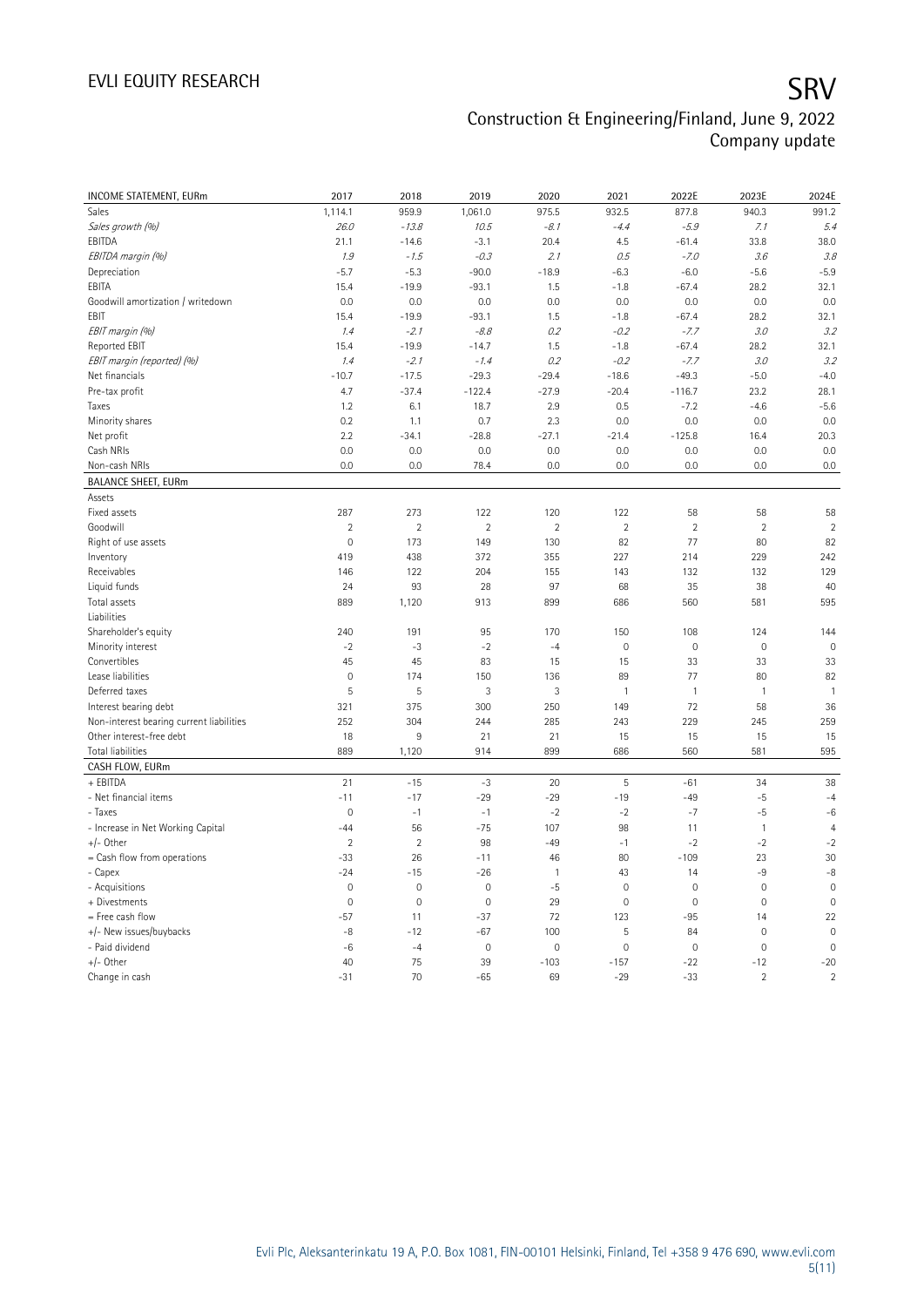| <b>KEY FIGURES</b>                             | 2018          | 2019          | 2020           | 2021           | 2022E        | 2023E        | 2024E        |
|------------------------------------------------|---------------|---------------|----------------|----------------|--------------|--------------|--------------|
| M-cap                                          | 101           | 81            | 155            | 139            | 114          | 114          | 114          |
| Net debt (excl. convertibles)                  | 456           | 422           | 289            | 170            | 115          | 100          | 79           |
| Enterprise value                               | 601           | 584           | 456            | 325            | 262          | 248          | 226          |
| Sales                                          | 960           | 1,061         | 976            | 933            | 878          | 940          | 991          |
| EBITDA                                         | $-15$         | $-3$          | 20             | $\overline{5}$ | $-61$        | 34           | 38           |
| EBIT                                           | $-20$         | $-93$         | $\overline{2}$ | $-2$           | $-67$        | 28           | 32           |
| Pre-tax                                        | $-37$         | $-122$        | $-28$          | $-20$          | $-117$       | 23           | 28           |
| Earnings                                       | $-34$         | $-107$        | $-27$          | $-21$          | $-126$       | 16           | 20           |
| Equity book value (excl. minorities)           | 191           | 95            | 170            | 150            | 108          | 124          | 144          |
| Valuation multiples                            |               |               |                |                |              |              |              |
| EV/sales                                       | 0.6           | 0.6           | 0.5            | 0.3            | 0.3          | 0.3          | 0.2          |
| EV/EBITDA                                      | $-41.1$       | $-188.5$      | 22.4           | 72.2           | $-4.3$       | 7.3          | 5.9          |
| EV/EBITA                                       | $-30.2$       | $-6.3$        | 304.1          | $-180.4$       | $-3.9$       | 8.8          | 7.0          |
| EV/EBIT                                        | $-30.2$       | $-6.3$        | 304.1          | $-180.4$       | $-3.9$       | 8.8          | 7.0          |
| EV/OCF                                         | 23.5          | $-54.5$       | 9.9            | 4.1            | $-2.4$       | 10.7         | 7.6          |
| EV/FCFF                                        | 26.3          | $-15.2$       | 5.5            | 3.5            | $-6.0$       | 10.0         | 7.4          |
| P/FCFE                                         | 9.5           | $-2.2$        | 2.2            | 1.1            | $-1.2$       | 8.1          | 5.2          |
| P/E                                            | $-3.0$        | $-0.8$        | $-5.7$         | $-6.5$         | $-0.9$       | 7.0          | 5.6          |
| P/B                                            | 0.5           | 0.9           | 0.9            | 0.9            | 1.1          | 0.9          | 0.8          |
| Target EV/EBITDA                               | $0.0$         | 0.0           | 0.0            | 0.0            | $-4.4$       | 7.5          | 6.1          |
| Target EV/EBIT                                 | $0.0$         | 0.0           | 0.0            | 0.0            | $-4.0$       | 9.0          | 7.2          |
| Target EV/FCF                                  | 0.0           | 0.0           | 0.0            | 0.0            | $-2.8$       | 18.0         | 10.6         |
| Target P/B                                     | 0.0           | 0.0           | 0.0            | 0.0            | 1.1          | $1.0$        | 0.8          |
| Target P/E                                     | 0.0           | 0.0           | 0.0            | 0.0            | $-1.0$       | 7.4          | $5.9\,$      |
| Per share measures                             |               |               |                |                |              |              |              |
|                                                |               |               |                |                |              |              |              |
|                                                |               |               |                |                |              |              |              |
| Number of shares                               | 59,581        | 59,581        | 263,017        | 263,017        | 670,194      | 670,194      | 670,194      |
| Number of shares (diluted)                     | 59,581        | 59,581        | 263,017        | 263,017        | 670,194      | 670,194      | 670,194      |
| EPS                                            | $-0.57$       | $-1.80$       | $-0.10$        | $-0.08$        | $-0.19$      | 0.02         | 0.03         |
| Operating cash flow per share                  | 0.43          | $-0.18$       | 0.18           | 0.30           | $-0.16$      | 0.03         | 0.04         |
| Free cash flow per share                       | 0.18          | $-0.62$       | 0.27           | 0.47           | $-0.14$      | 0.02         | 0.03         |
| Book value per share                           | 3.21          | 1.59          | 0.64           | 0.57           | 0.16         | 0.19         | 0.22         |
| Dividend per share                             | 0.00          | 0.00          | 0.00           | 0.00           | 0.00         | 0.00         | 0.01         |
| Dividend payout ratio, %                       | 0.0           | 0.0           | 0.0            | 0.0            | 0.0          | 0.0          | 30.0         |
| Dividend yield, %                              | 0.0           | 0.0           | 0.0            | 0.0            | 0.0          | 0.0          | 5.3          |
| FCF yield, %                                   | 10.6          | $-45.6$       | 46.4           | 88.2           | $-83.6$      | 12.4         | 19.2         |
| Efficiency measures                            |               |               |                |                |              |              |              |
| <b>ROE</b>                                     | $-15.8$       | $-74.9$       | $-20.5$        | $-13.4$        | $-97.7$      | 14.1         | 15.1         |
| <b>ROCE</b>                                    | $-2.1$        | $-12.1$       | 0.9            | 0.7            | $-18.3$      | 9.6          | 10.8         |
| Financial ratios                               |               |               |                |                |              |              |              |
| Inventories as % of sales                      | 45.7          | 35.1          | 36.4           | 24.4           | 24.4         | 24.4         | 24.4         |
| Receivables as % of sales                      | 12.7          | 19.2          | 15.8           | 15.4           | 15.0         | 14.0         | 13.0         |
| Non-interest bearing liabilities as % of sales | 31.7          | 23.0          | 29.2           | 26.1           | 26.1         | 26.1         | 26.1         |
| NWC/sales, %                                   | 26.7          | 31.3          | 23.1           | 13.7           | 13.3         | 12.3         | 11.3         |
| Operative CAPEX/sales, %                       | 1.5           | 2.5           | $-0.2$         | $-4.6$         | $-1.6$       | 1.0          | 0.8          |
| CAPEX/sales (incl. acquisitions), %            | 1.5           | 2.5           | $-0.6$         | $-4.6$         | $-1.6$       | 1.0          | 0.8          |
| FCFF/EBITDA                                    | $-1.6$        | 12.4          | 4.1            | 20.7           | 0.7          | 0.7          | 0.8          |
| Net debt/EBITDA, book-weighted                 | $-31.2$       | $-136.2$      | 14.2           | 37.8           | $-1.9$       | 3.0          | 2.1          |
| Debt/equity, market-weighted                   | 3.7           | 3.7           | 1.6            | 1.1            | 0.6          | 0.5          | 0.3          |
| Equity ratio, book-weighted<br>Gearing, %      | 23.6<br>195.1 | 21.2<br>240.4 | 22.3<br>159.8  | 27.5<br>103.0  | 29.8<br>81.2 | 31.8<br>63.8 | 34.9<br>44.2 |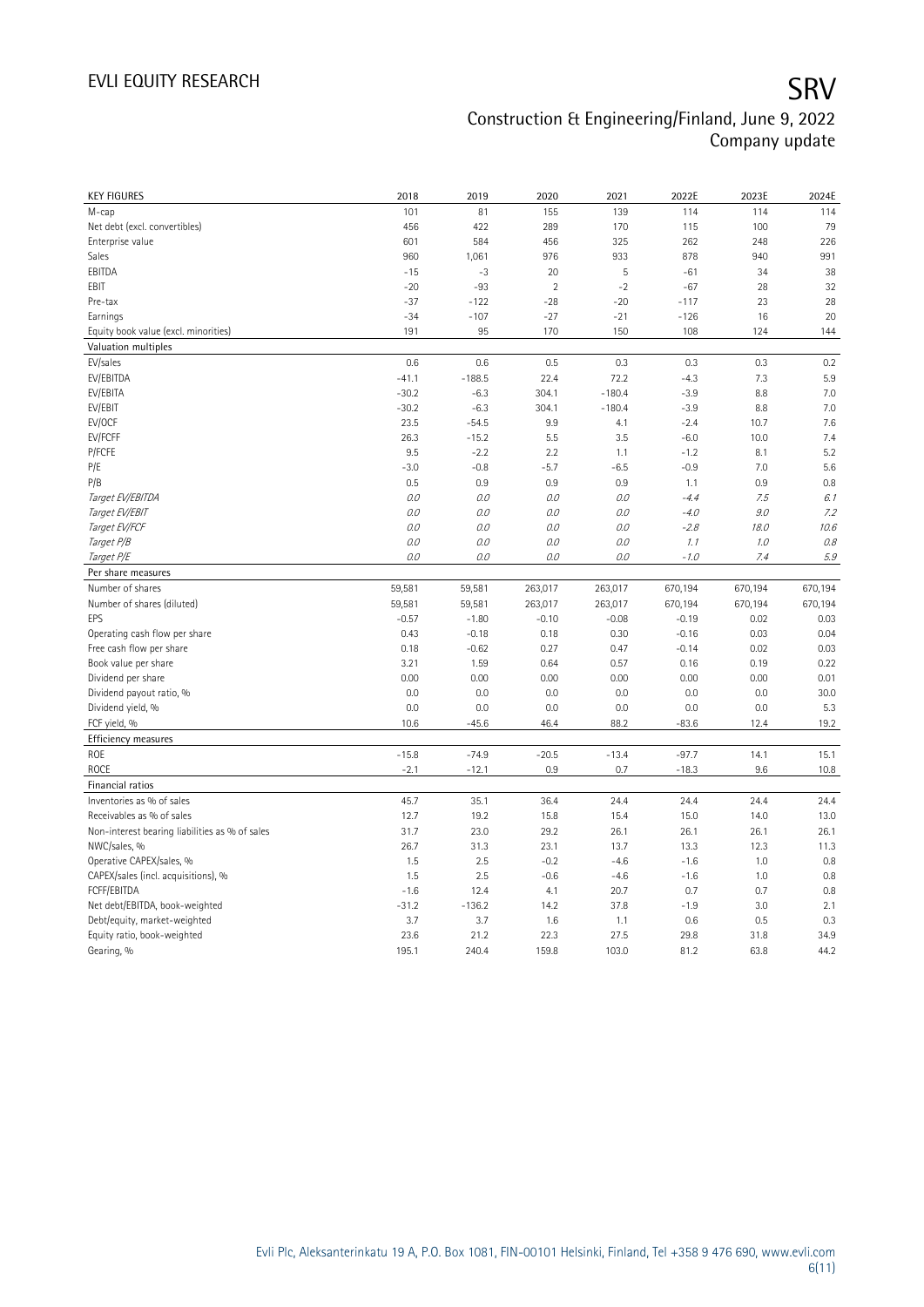## EVLI EQUITY RESEARCH SANTO THE SECOND STATE OF THE SANTO THE SANTO SANTO SANTO SANTO SANTO SANTO SANTO SANTO S Construction & Engineering/Finland, June 9, 2022 Company update

COMPANY DESCRIPTION: SRV is a Finnish project management contractor that develops and builds commercial and business premises, residential units as well as infrastructure and logistics projects. The company is also an investor in and manager of several shopping centres. The company operates in Finland and has holdings in Russia.

INVESTMENT CASE: SRV's road has been bumpy in the past few years and earnings have been weak despite good demand. Fluctuations in construction material prices and availability have been a cause for concern. Additional woes have been brought by the geopolitical developments to the company's holdings in Russia, and the company initiated a series of measures to improve its balance sheet. Strenghtening the order backlog and improving the profitability of construction operations remain key drivers for the company's success.

| OWNERSHIP STRUCTURE                        | <b>SHARES</b> | <b>EURm</b> | 0/0     |
|--------------------------------------------|---------------|-------------|---------|
| As Pontos Capital                          | 47,306,787    | 8.042       | 18.0%   |
| Ilmarinen Mutual Pension Insurance Company | 33,295,636    | 5.660       | 12.7%   |
| Kolpi Investments Oy                       | 23,776,663    | 4.042       | $9.0\%$ |
| OP Life Assurance Company Ltd              | 16,942,050    | 2.901       | 6.4%    |
| Pohjola Insurance Ltd                      | 15,785,996    | 2.684       | 6.0%    |
| Havu Capital Oy                            | 15,741,398    | 2.676       | 6.0%    |
| Etola Group                                | 13,373,642    | 2.274       | $5.1\%$ |
| Tungelin Investments Oy                    | 6,926,660     | 1.178       | 2.6%    |
| Lareale Investments Oy                     | 6,926,660     | 1.178       | 2.6%    |
| Kokkila Lauri                              | 6,494,422     | 1.104       | 2.5%    |
| Ten largest                                | 186,569,914   | 31.738      | 71%     |
| Residual                                   | 76,447,427    | 14.242      | 29%     |
| Total                                      | 263,017,341   | 45.980      | 100%    |

| EARNINGS CALENDAR |                       |
|-------------------|-----------------------|
| July 21, 2022     | Q <sub>2</sub> report |

October 27, 2022 **Q3 report Q3 report** 

OTHER EVENTS

| COMPANY MISCELLANEOUS |                            |  |
|-----------------------|----------------------------|--|
| CEO: Saku Sipola      | Tarvonsalmenkatu 15, Espoo |  |
| CFO: Jarkko Rantala   | Tel: +358 20 145 5200      |  |
| IR:                   |                            |  |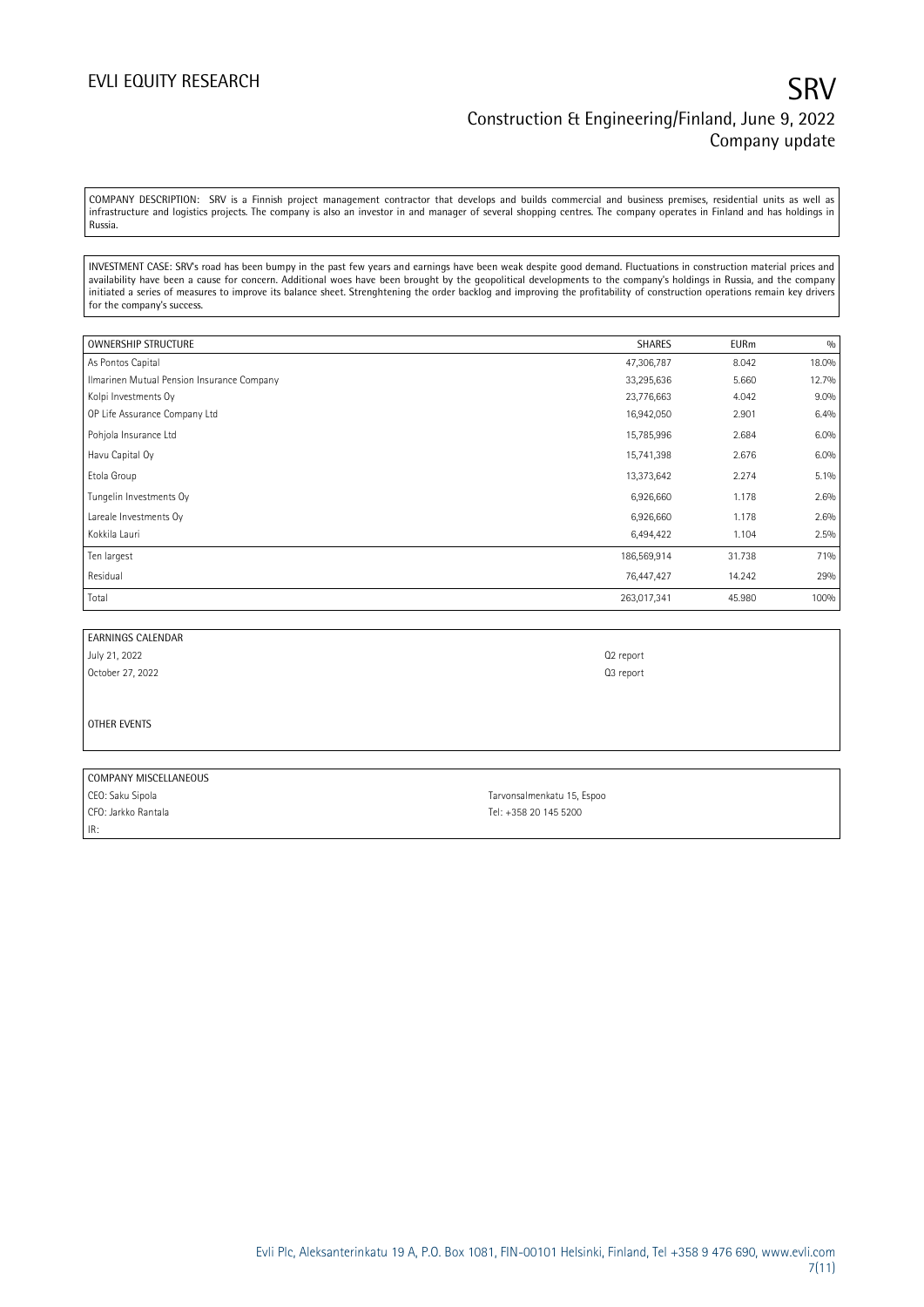DEFINITIONS

| P/E                                                                              | EPS                                                                                                   |  |
|----------------------------------------------------------------------------------|-------------------------------------------------------------------------------------------------------|--|
| Price per share                                                                  |                                                                                                       |  |
| Earnings per share                                                               | Profit before extraord. items and taxes-income taxes + minority interest<br>Number of shares          |  |
|                                                                                  |                                                                                                       |  |
| P/BV                                                                             | <b>DPS</b>                                                                                            |  |
| Price per share                                                                  |                                                                                                       |  |
| Shareholders' equity + taxed provisions per share                                | Dividend for the financial period per share                                                           |  |
|                                                                                  |                                                                                                       |  |
| Market cap                                                                       | OCF (Operating cash flow)                                                                             |  |
|                                                                                  |                                                                                                       |  |
| Price per share * Number of shares                                               | EBITDA - Net financial items - Taxes - Increase in working                                            |  |
|                                                                                  | capital - Cash NRIs ± Other adjustments                                                               |  |
|                                                                                  |                                                                                                       |  |
| EV (Enterprise value)                                                            | FCF (Free cash flow)                                                                                  |  |
|                                                                                  |                                                                                                       |  |
| Market cap + net debt + minority interest at market value -                      | Operating cash flow – operative CAPEX – acquisitions $+$ divestments                                  |  |
| share of associated companies at market value                                    |                                                                                                       |  |
|                                                                                  |                                                                                                       |  |
| EV/Sales                                                                         | FCF yield, %                                                                                          |  |
| Enterprise value                                                                 |                                                                                                       |  |
| Sales                                                                            | Free cash flow<br>Market cap                                                                          |  |
|                                                                                  |                                                                                                       |  |
| EV/EBITDA                                                                        | Operative CAPEX/sales                                                                                 |  |
|                                                                                  |                                                                                                       |  |
| Enterprise value<br>Earnings before interest, tax, depreciation and amortization | Capital expenditure - divestments - acquisitions<br>Sales                                             |  |
|                                                                                  |                                                                                                       |  |
| EV/EBIT                                                                          | Net working capital                                                                                   |  |
|                                                                                  |                                                                                                       |  |
| Enterprise value                                                                 | Current assets - current liabilities                                                                  |  |
| Operating profit                                                                 |                                                                                                       |  |
| Net debt                                                                         | Capital employed/Share                                                                                |  |
|                                                                                  |                                                                                                       |  |
| Interest bearing debt - financial assets                                         | Total assets - non-interest bearing debt                                                              |  |
|                                                                                  | Number of shares                                                                                      |  |
| Total assets                                                                     | Gearing                                                                                               |  |
|                                                                                  |                                                                                                       |  |
| Balance sheet total                                                              | Net debt                                                                                              |  |
|                                                                                  | Equity                                                                                                |  |
| Div yield, %                                                                     | Debt/Equity, %                                                                                        |  |
|                                                                                  |                                                                                                       |  |
| Dividend per share                                                               | Interest bearing debt                                                                                 |  |
| Price per share                                                                  | Shareholders' equity + minority interest + taxed provisions                                           |  |
|                                                                                  |                                                                                                       |  |
| Payout ratio, %                                                                  | Equity ratio, %                                                                                       |  |
|                                                                                  |                                                                                                       |  |
| Total dividends                                                                  |                                                                                                       |  |
| Earnings before extraordinary items and taxes - income taxes + minority interest | Shareholders' equity $+$ minority interest $+$ taxed provisions<br>Total assets - interest-free loans |  |
|                                                                                  |                                                                                                       |  |
| ROCE, %                                                                          | CAGR, %                                                                                               |  |
|                                                                                  |                                                                                                       |  |
| Profit before extraordinary items + interest expenses+ other financial costs     |                                                                                                       |  |
| Balance sheet total - non-interest bearing debt (average)                        | Cumulative annual growth rate = Average growth per year                                               |  |
|                                                                                  |                                                                                                       |  |
| ROE, %                                                                           |                                                                                                       |  |
|                                                                                  |                                                                                                       |  |
| Profit before extraordinary items and taxes - income taxes                       |                                                                                                       |  |
| Shareholder's equity + minority interest + taxed provisions (average)            |                                                                                                       |  |
|                                                                                  |                                                                                                       |  |
|                                                                                  |                                                                                                       |  |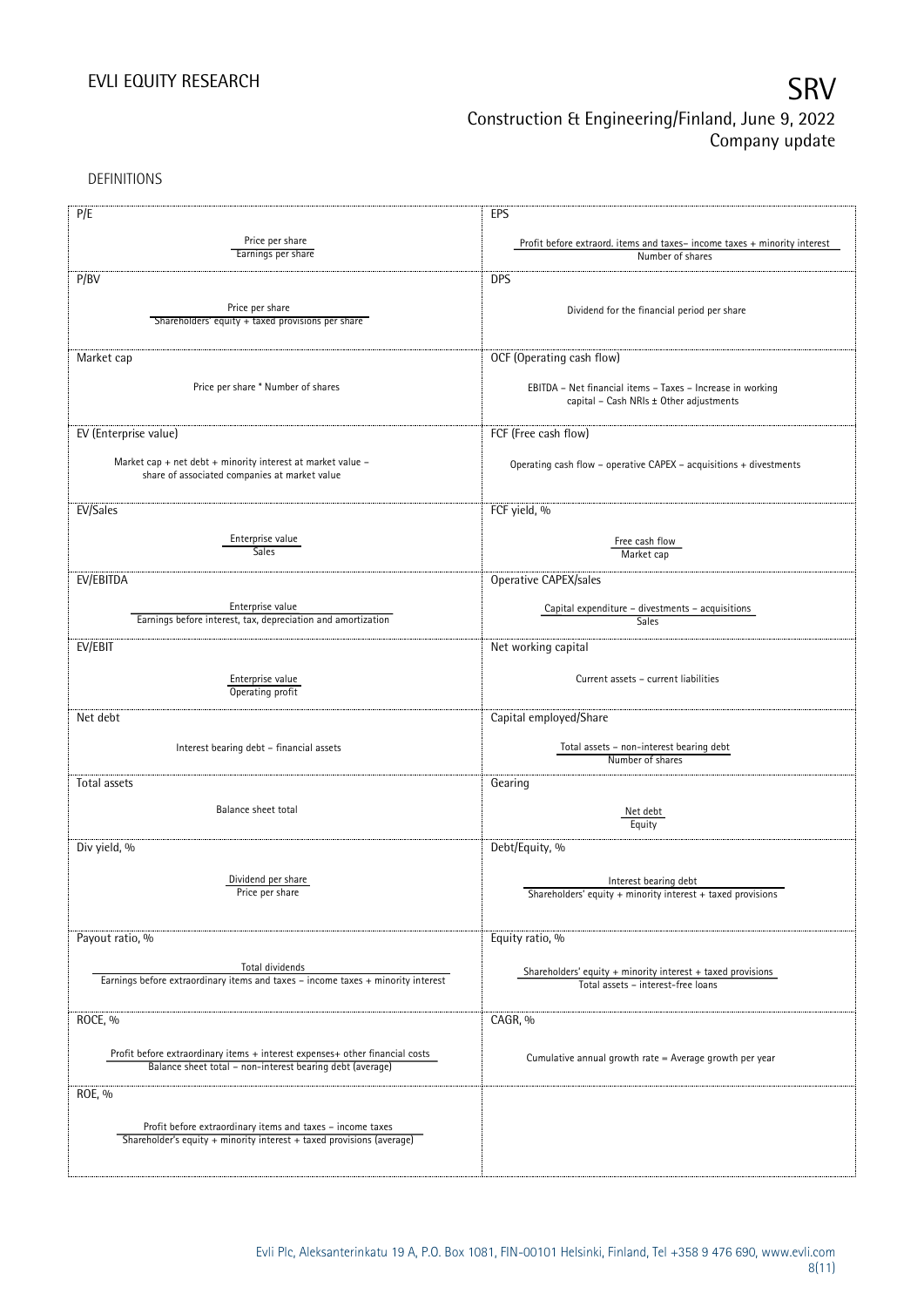### EVLI EQUITY RESEARCH SRV Construction & Engineering/Finland, June 9, 2022 Company update

### Important Disclosures

Evli Research Partners Plc ("ERP") uses 12-month target prices. Target prices are defined by utilizing analytical techniques based on financial theory including (but not limited to) discounted cash flow analysis and comparative valuation. The selection of valuation methods depends on different circumstances. Target prices may be altered on the basis of new information coming to light in the underlying company or changes in interest rates, changes in foreign exchange rates, other securities prices or market indices or outlook for the aforementioned factors or other factors that may change the conditions of financial markets. Recommendations and changes by analysts are available at [Analysts' recommendations and ratings revisions](https://research.evli.com/JasperAllModels.action?authParam=key;461&authParam=x;G3rNagWrtf7K&authType=3). Investment recommendations are defined as follows: Target price compared to share price Recommendation<br>CELL CALLO 06 < -10 % SELL  $-10 - (+10) \%$  HOL<br>  $> 10 \%$  BUY  $> 10\%$ ERP's investment recommendation of the analyzed company is updated at least 2 times per year. 58% 60% 50% 40% 27% 30% 20% 15%

0% Sell Hold Buy The graph above shows the distribution of ERP's recommendations of companies under coverage in 11th of May 2020. If recommendation is not given, it is

### Name(s) of the analyst(s): Salokivi

not mentioned here.

10%

This research report has been prepared by Evli Research Partners Plc ("ERP" or "Evli Research"). ERP is a subsidiary of Evli Plc. Production of the investment recommendation has been concluded on 9.6.2022, 9:30. This report has been published on 9.6.2022, 9:45.

None of the analysts contributing to this report, persons under their guardianship or corporations under their control have a position in the shares of the company or related securities.

The date and time for any price of financial instruments mentioned in the recommendation refer to the previous trading day's closing price(s) unless otherwise stated in the report.

Each analyst responsible for the content of this report assures that the expressed views accurately reflect the personal views of each analyst on the covered companies and securities. Each analyst assures that (s)he has not been, nor are or will be, receiving direct or indirect compensation related to the specific recommendations or views contained in this report.

Companies in the Evli Group, affiliates or staff of companies in the Evli Group, may perform services for, solicit business from, hold long or short positions in, or otherwise be interested in the investments (including derivatives) of any company mentioned in the publication or report.

Neither ERP nor any company within the Evli Group have managed or co-managed a public offering of the company's securities during the last 12 months prior to, received compensation for investment banking services from the company during the last 12 months prior to the publication of the research report.

ERP may pursue an assignment from the issuer(s) of the financial instruments mentioned in the recommendation or this report. These assignments may have a limited economic or financial impact on ERP and/or Evli. Under such assignments ERP may perform services including, but not limited to, arranging investor meetings or –events, investor relations communication advisory and production of research material.

ERP has signed an agreement with the issuer of the financial instruments mentioned in the recommendation, which includes production of research reports. This assignment has a limited economic and financial impact on ERP and/or Evli. Under the assignment ERP performs services including, but not limited to, arranging investor meetings or –events, investor relations communication advisory and production of research material.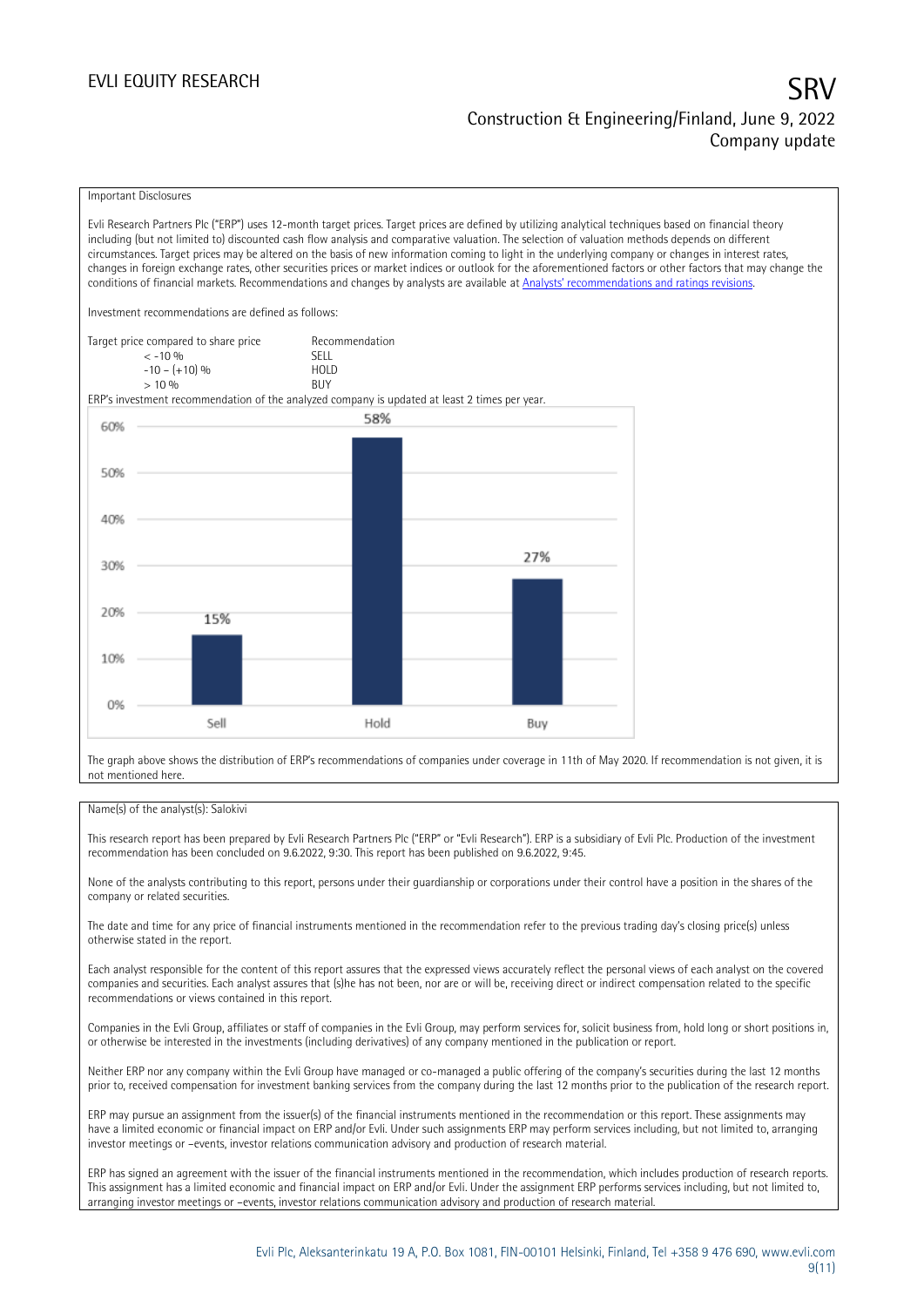ERP or another company within the Evli Group does not have an agreement with the company to perform market making services.

For the prevention and avoidance of conflicts of interests with respect to this report, there is an information barrier (Chinese wall) between Investment Research and Corporate Finance units concerning unpublished investment banking services to the company. The remuneration of the analyst(s) is not tied directly or indirectly to investment banking transactions performed by Evli Plc or any company within Evli Group.

This report has not been disclosed to the company prior to its dissemination.

This report is provided and intended for informational purposes only and may not be used or considered under any circumstances as an offer to sell or buy any securities or as advice to trade any securities.

This report is based on sources ERP considers to be correct and reliable. The sources include information providers Reuters and Bloomberg, stock-exchange releases from the companies and other company news, Statistics Finland and articles in newspapers and magazines. However, ERP does not guarantee the materialization, correctness, accuracy or completeness of the information, opinions, estimates or forecasts expressed or implied in the report. In addition, circumstantial changes may have an influence on opinions and estimates presented in this report. The opinions and estimates presented are valid at the moment of their publication and they can be changed without a separate announcement. Neither ERP nor any company within the Evli Group are responsible for amending, correcting or updating any information, opinions or estimates contained in this report. Neither ERP nor any company within the Evli Group will compensate any direct or consequential loss caused by or derived from the use of the information represented in this publication.

All information published in this report is for the original recipient's private and internal use only. ERP reserves all rights to the report. No part of this publication may be reproduced or transmitted in any form or by any means, electronic, mechanical, photocopying, recording or otherwise, or stored in any retrieval system of any nature, without the written permission of ERP.

This report or its copy may not be published or distributed in Australia, Canada, Hong Kong, Japan, New Zealand, Singapore or South Africa. The publication or distribution of this report in certain other jurisdictions may also be restricted by law. Persons into whose possession this report comes are required to inform themselves about and to observe any such restrictions.

Evli Plc is not registered as a broker-dealer with the U. S. Securities and Exchange Commission ("SEC"), and it and its analysts are not subject to SEC rules on securities analysts' certification as to the currency of their views reflected in the research report. Evli is not a member of the Financial Industry Regulatory Authority ("FINRA"). It and its securities analysts are not subject to FINRA's rules on Communications with the Public and Research Analysts and Research Reports and the attendant requirements for fairness, balance and disclosure of potential conflicts of interest. This research report is only being offered in U.S. by Auerbach Grayson & Company, LLC (Auerbach Grayson) to Major U.S. Institutional Investors and is not available to, and should not be used by, any U.S. person or entity that is not a Major U.S. Institutional Investor. Auerbach Grayson is a broker-dealer registered with the U.S. Securities and Exchange Commission and is a member of the FINRA. U.S. entities seeking more information about any of the issuers or securities discussed in this report should contact Auerbach Grayson. The securities of non-U.S. issuers may not be registered with or subject to SEC reporting and other requirements.

ERP is not a supervised entity but its parent company Evli Plc is supervised by the Finnish Financial Supervision Authority.